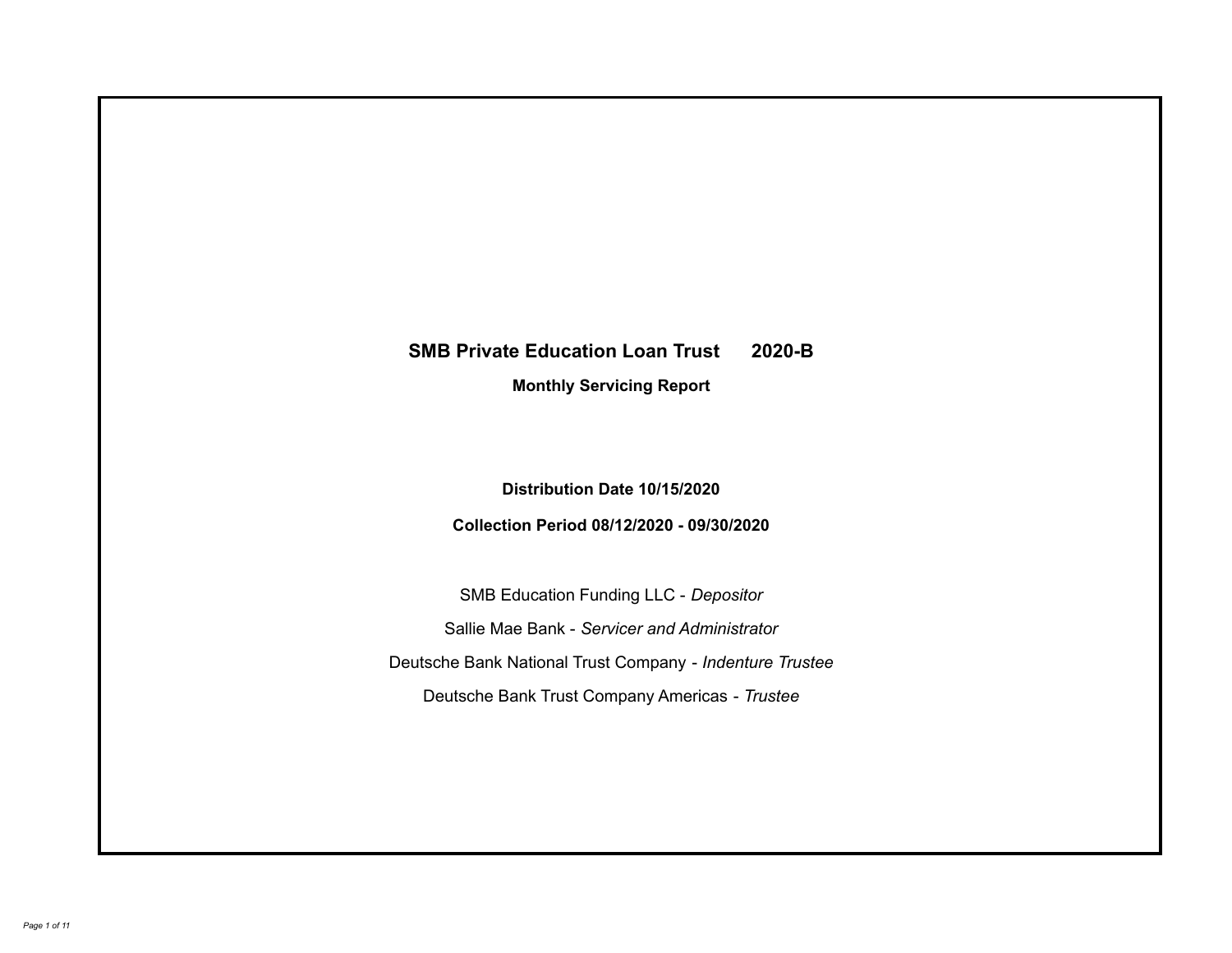| Α           | <b>Student Loan Portfolio Characteristics</b> |                                                 | <b>Settlement Date</b><br>08/12/2020 | 09/30/2020            |
|-------------|-----------------------------------------------|-------------------------------------------------|--------------------------------------|-----------------------|
|             | <b>Principal Balance</b>                      |                                                 | \$734,844,784.09                     | \$719,956,668.63      |
|             | Interest to be Capitalized Balance            |                                                 | 52,295,956.84                        | 54,617,651.58         |
|             | Pool Balance                                  |                                                 | \$787,140,740.93                     | \$774,574,320.21      |
|             | Weighted Average Coupon (WAC)                 |                                                 |                                      |                       |
|             |                                               | WAC1 (Contractual Interest Rate on the Loan)    | 8.88%                                | 8.90%                 |
|             |                                               | WAC2 (Average of Applicable Interest Rate)      | 8.70%                                | 8.71%                 |
|             |                                               | WAC3 (Average of Actual Interest Rate)          | 8.62%                                | 8.63%                 |
|             | Weighted Average Remaining Term               |                                                 | 138.65                               | 139.22                |
|             | Number of Loans                               |                                                 | 63,922                               | 62,970                |
|             | Number of Borrowers                           |                                                 | 60,883                               | 59,976                |
|             | Pool Factor                                   | Since Issued Total Constant Prepayment Rate (1) | 1.000000000                          | 0.984035357<br>11.10% |
|             |                                               |                                                 |                                      |                       |
| B           | <b>Debt Securities</b>                        | Cusip/Isin                                      | 08/12/2020                           | 10/15/2020            |
|             | A <sub>1</sub> A                              | 78449XAA0                                       | \$600,000,000.00                     | \$567,535,206.39      |
|             | A <sub>1</sub> B                              | 78449XAB8                                       | \$54,000,000.00                      | \$51,078,168.58       |
|             | B                                             | 78449XAC6                                       | \$53,000,000.00                      | \$53,000,000.00       |
|             |                                               |                                                 |                                      |                       |
| $\mathsf C$ | <b>Certificates</b>                           | <b>Cusip/Isin</b>                               | 08/12/2020                           | 10/15/2020            |
|             | Residual                                      | 78449X102                                       | \$100,000.00                         | \$100,000.00          |
|             |                                               |                                                 |                                      |                       |
| D           | <b>Account Balances</b>                       |                                                 | 08/12/2020                           | 10/15/2020            |
|             | Reserve Account Balance                       |                                                 | \$2,002,442.00                       | \$2,002,442.00        |
|             |                                               |                                                 |                                      |                       |
| E.          | <b>Asset / Liability</b>                      |                                                 | 08/12/2020                           | 10/15/2020            |
|             | Overcollateralization Percentage              |                                                 | 10.18%                               | 13.29%                |
|             | Specified Overcollateralization Amount        |                                                 | \$196,785,185.23                     | \$193,643,580.05      |
|             | Actual Overcollateralization Amount           |                                                 | \$80,140,740.93                      | \$102,960,945.24      |

(1) For additional information, see 'Since Issued CPR Methodology' found on page 10 of this report.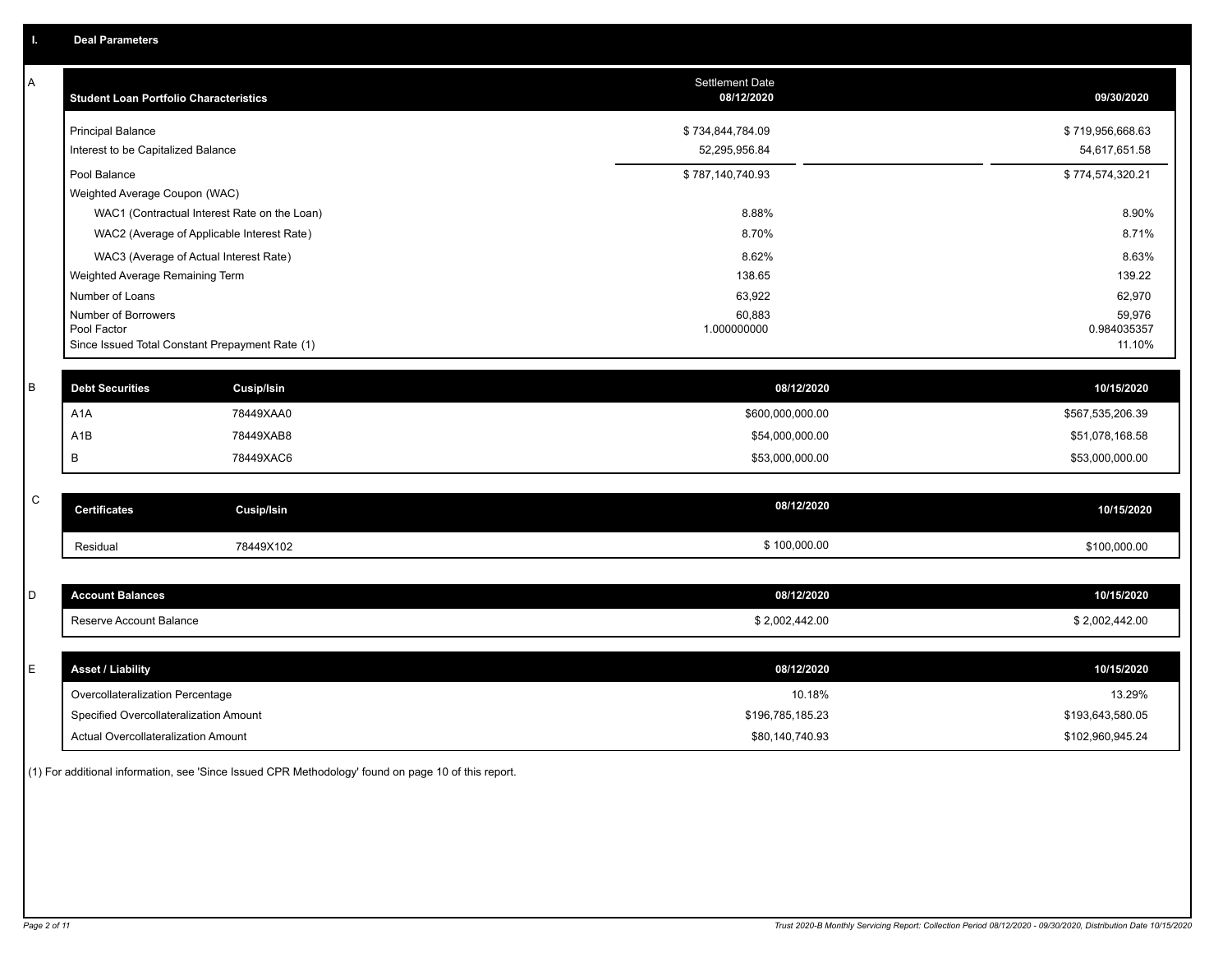| Α  | <b>Student Loan Principal Receipts</b>                           |                 |
|----|------------------------------------------------------------------|-----------------|
|    | <b>Borrower Principal</b>                                        | 15,639,998.08   |
|    | <b>Consolidation Activity Principal</b>                          | 0.00            |
|    | Seller Principal Reimbursement                                   | 0.00            |
|    | Servicer Principal Reimbursement                                 | 0.00            |
|    | Delinquent Principal Purchases by Servicer                       | 0.00            |
|    | <b>Other Principal Deposits</b>                                  | 101,286.56      |
|    | <b>Total Principal Receipts</b>                                  | \$15,741,284.64 |
| В  | <b>Student Loan Interest Receipts</b>                            |                 |
|    | <b>Borrower Interest</b>                                         | 5,015,117.69    |
|    | <b>Consolidation Activity Interest</b>                           | 0.00            |
|    | Seller Interest Reimbursement                                    | 142.42          |
|    | Servicer Interest Reimbursement                                  | 0.00            |
|    | Delinquent Interest Purchases by Servicer                        | 0.00            |
|    | Other Interest Deposits                                          | 2,025.81        |
|    | <b>Total Interest Receipts</b>                                   | \$5,017,285.92  |
| C  | <b>Recoveries on Realized Losses</b>                             | \$0.00          |
| D  | <b>Investment Income</b>                                         | \$762.00        |
| Е  | <b>Funds Borrowed from Next Collection Period</b>                | \$0.00          |
| F. | <b>Funds Repaid from Prior Collection Period</b>                 | \$0.00          |
| G  | Loan Sale or Purchase Proceeds                                   | \$0.00          |
| н  | Initial Deposits to Distribution Account                         | \$16,853,948.38 |
|    | <b>Excess Transferred from Other Accounts</b>                    | \$0.00          |
| J  | <b>Borrower Benefit Reimbursements</b>                           | \$0.00          |
| Κ  | <b>Other Deposits</b>                                            | \$0.00          |
| L  | <b>Other Fees Collected</b>                                      | \$0.00          |
| М  | <b>AVAILABLE FUNDS</b>                                           | \$37,613,280.94 |
| N  | Non-Cash Principal Activity During Collection Period             | \$853,169.18    |
| O  | Aggregate Purchased Amounts by the Depositor, Servicer or Seller | \$103,312.37    |
| P  | Aggregate Loan Substitutions                                     | \$0.00          |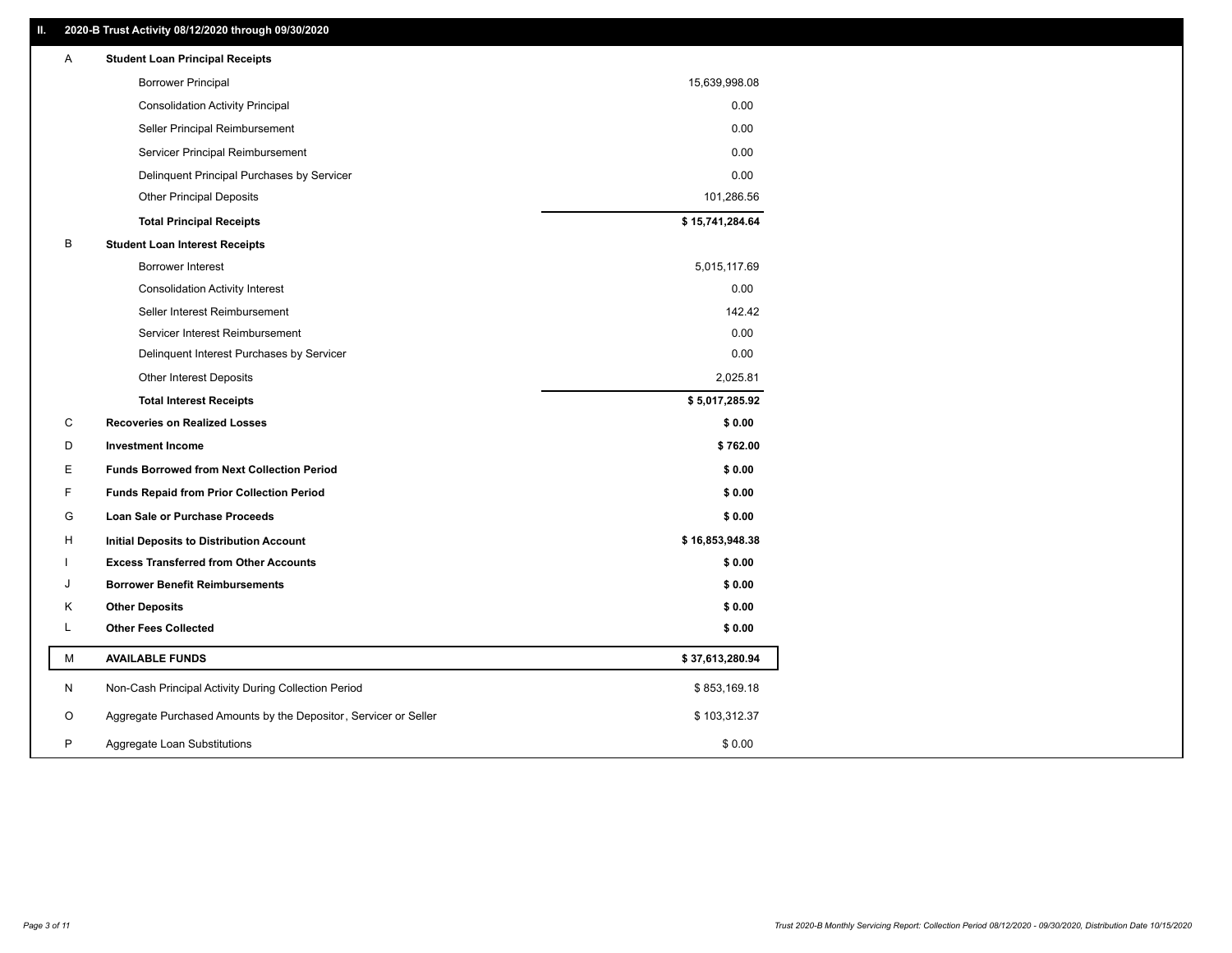#### **Loans by Repayment Status**

|                   |                       |                          | 09/30/2020 |                                                                  |                |                            |
|-------------------|-----------------------|--------------------------|------------|------------------------------------------------------------------|----------------|----------------------------|
|                   |                       | <b>Wtd Avg</b><br>Coupon | # Loans    | <b>Principal and</b><br><b>Interest Accrued</b><br>to Capitalize | % of Principal | % of Loans in<br>Repay (1) |
| INTERIM:          | IN SCHOOL             | 9.82%                    | 9,866      | \$127,452,384.15                                                 | 16.455%        | $-$ %                      |
|                   | <b>GRACE</b>          | 9.38%                    | 3,784      | \$51,134,169.38                                                  | 6.602%         | $-$ %                      |
|                   | <b>DEFERMENT</b>      | 8.99%                    | 2,746      | \$34,996,342.42                                                  | 4.518%         | $-$ %                      |
| <b>REPAYMENT:</b> | <b>CURRENT</b>        | 8.22%                    | 43,727     | \$522,521,157.86                                                 | 67.459%        | 93.142%                    |
|                   | 31-60 DAYS DELINQUENT | 9.06%                    | 714        | \$9,562,340.36                                                   | 1.235%         | 1.705%                     |
|                   | 61-90 DAYS DELINQUENT | 9.04%                    | 341        | \$4,411,091.61                                                   | 0.569%         | 0.786%                     |
|                   | > 90 DAYS DELINQUENT  | 8.83%                    | 117        | \$1,375,976.72                                                   | 0.178%         | 0.245%                     |
|                   | <b>FORBEARANCE</b>    | 8.83%                    | 1,675      | \$23,120,857.71                                                  | 2.985%         | 4.121%                     |
| <b>TOTAL</b>      |                       |                          | 62,970     | \$774,574,320.21                                                 | 100.00%        | 100.00%                    |

Percentages may not total 100% due to rounding \*

1 Loans classified in "Repayment" include any loan for which interim interest only, \$25 fixed payments or full principal and interest payments are due.

|                |                       |                          |         | 09/30/2020                                                       |                |                                |
|----------------|-----------------------|--------------------------|---------|------------------------------------------------------------------|----------------|--------------------------------|
|                |                       | <b>Wtd Avg</b><br>Coupon | # Loans | <b>Principal and</b><br><b>Interest Accrued</b><br>to Capitalize | % of Principal | % of Loans in<br>P&I Repay (2) |
| INTERIM:       | IN SCHOOL             | 9.27%                    | 19,542  | \$259,654,219.35                                                 | 33.522%        | $-$ %                          |
|                | <b>GRACE</b>          | 8.85%                    | 7,612   | \$106,308,865.07                                                 | 13.725%        | $-$ %                          |
|                | <b>DEFERMENT</b>      | 8.57%                    | 4,971   | \$62,326,543.90                                                  | 8.047%         | $-$ %                          |
| P&I REPAYMENT: | <b>CURRENT</b>        | 8.00%                    | 28,097  | \$309,186,468.33                                                 | 39.917%        | 89.287%                        |
|                | 31-60 DAYS DELINQUENT | 9.02%                    | 641     | \$8,430,907.43                                                   | 1.088%         | 2.435%                         |
|                | 61-90 DAYS DELINQUENT | 9.03%                    | 318     | \$4,197,744.39                                                   | 0.542%         | 1.212%                         |
|                | > 90 DAYS DELINQUENT  | 8.83%                    | 114     | \$1,348,714.03                                                   | 0.174%         | 0.389%                         |
|                | <b>FORBEARANCE</b>    | 8.83%                    | 1,675   | \$23,120,857.71                                                  | 2.985%         | 6.677%                         |
| <b>TOTAL</b>   |                       |                          | 62,970  | \$774,574,320.21                                                 | 100.00%        | 100.00%                        |

2 Loans classified in "P&I Repayment" includes only those loans for which scheduled principal and interest payments are due.

WAC reflects WAC3 To conform with company standard reporting these sections now include Principal and Interest Accrued to Capitalize .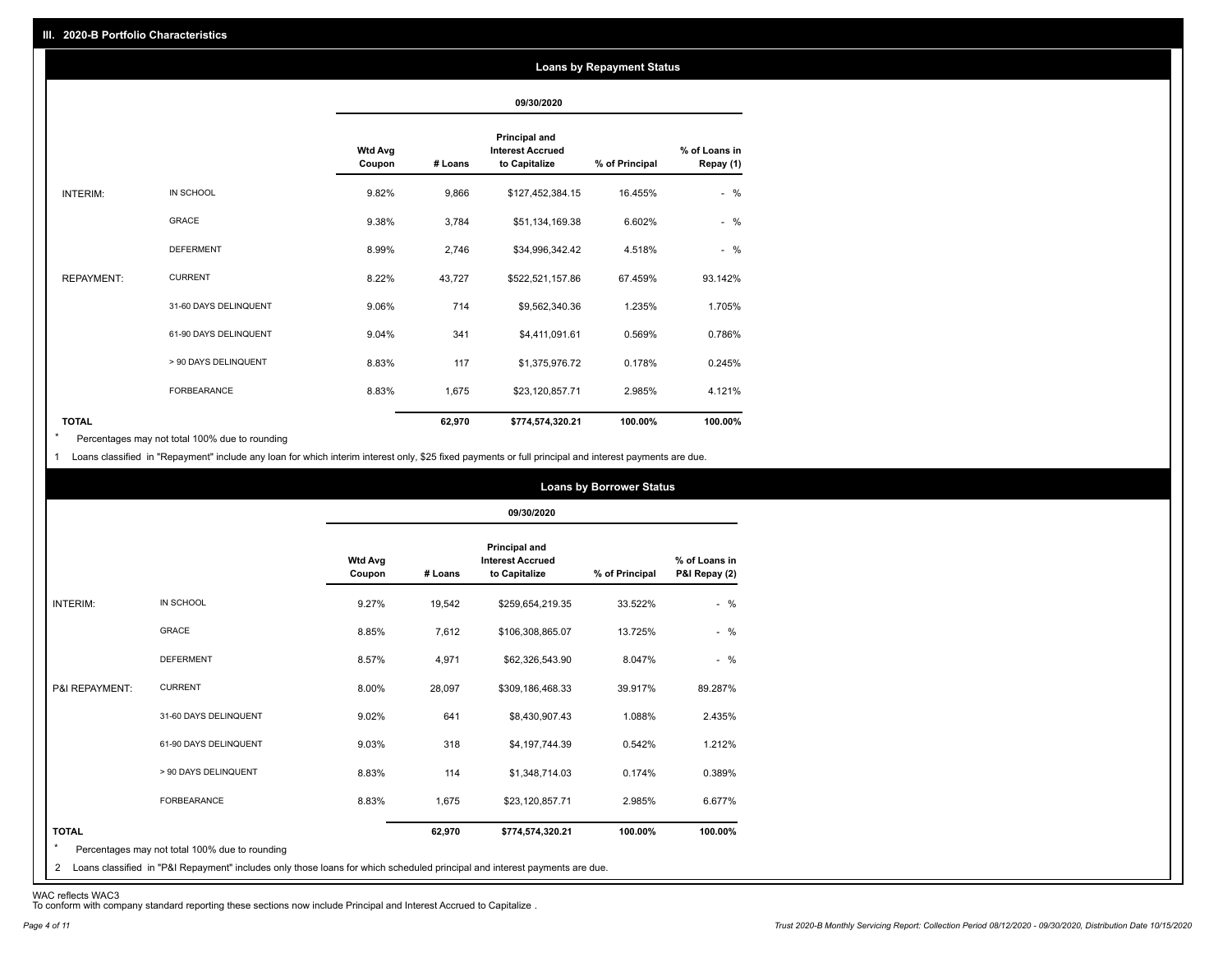|                                                       | 9/30/2020        |
|-------------------------------------------------------|------------------|
| Pool Balance                                          | \$774,574,320.21 |
| Total # Loans                                         | 62,970           |
| Total # Borrowers                                     | 59,976           |
| Weighted Average Coupon                               | 8.71%            |
| Weighted Average Remaining Term                       | 139.22           |
| Percent of Pool - Cosigned                            | 91.9%            |
| Percent of Pool - Non Cosigned                        | 8.1%             |
| Borrower Interest Accrued for Period                  | \$8,491,301.79   |
| Outstanding Borrower Interest Accrued                 | \$59,670,345.73  |
| Gross Principal Realized Loss - Periodic *            | \$479,614.40     |
| Gross Principal Realized Loss - Cumulative *          | \$479,614.40     |
| Recoveries on Realized Losses - Periodic              | \$0.00           |
| Recoveries on Realized Losses - Cumulative            | \$0.00           |
| Net Losses - Periodic                                 | \$479,614.40     |
| Net Losses - Cumulative                               | \$479,614.40     |
| Non-Cash Principal Activity - Capitalized Interest    | \$1,334,642.64   |
| Since Issued Total Constant Prepayment Rate (CPR) (1) | 11.10%           |
| <b>Loan Substitutions</b>                             | \$0.00           |
| <b>Cumulative Loan Substitutions</b>                  | \$0.00           |
| <b>Unpaid Servicing Fees</b>                          | \$0.00           |
| <b>Unpaid Administration Fees</b>                     | \$0.00           |
| <b>Unpaid Carryover Servicing Fees</b>                | \$0.00           |
| Note Interest Shortfall                               | \$0.00           |
|                                                       | \$23,253,260.00  |
| Loans in Modification                                 | 7.20%            |

| % Annualized Gross Principal Realized Loss - Periodic as a %<br>of Loans in Repayment (P&I) * 12 | 1.78% |
|--------------------------------------------------------------------------------------------------|-------|
| % Gross Principal Realized Loss - Cumulative as a % of<br>Original Pool Balance                  | 0.06% |

\* In accordance with the Servicer's current policies and procedures, after September 1, 2017 loans subject to bankruptcy claims generally will not be reported as a charged- off unless and until they are delinquent for 120

(1) For additional information, see 'Since Issued CPR Methodology' found on page 10 of this report.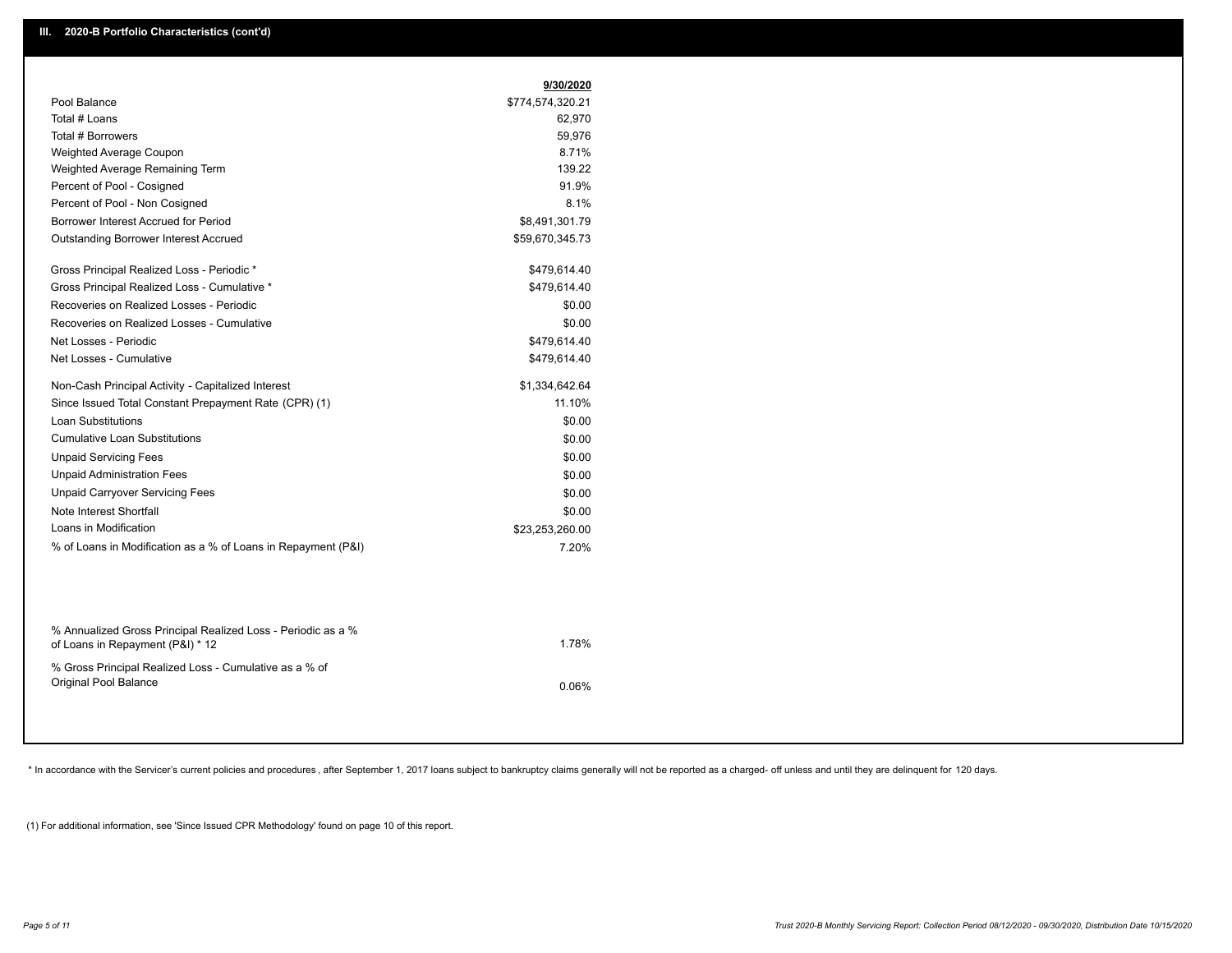#### **Loan Program**  A

|                                    | Weighted<br><b>Average Coupon</b> | # LOANS | <b>\$ AMOUNT</b> | $%$ *     |
|------------------------------------|-----------------------------------|---------|------------------|-----------|
| - Smart Option Interest-Only Loans | 7.38%                             | 15,540  | \$151,443,637.73 | 19.552%   |
| - Smart Option Fixed Pay Loans     | 8.67%                             | 15,667  | \$239,669,852.99 | 30.942%   |
| - Smart Option Deferred Loans      | 9.10%                             | 31.763  | \$383,460,829.49 | 49.506%   |
| - Other Loan Programs              | $0.00\%$                          | 0       | \$0.00           | $0.000\%$ |
| <b>Total</b>                       | 8.63%                             | 62,970  | \$774,574,320.21 | 100.000%  |

\* Percentages may not total 100% due to rounding

B

C

**Index Type**

|                       | Weighted<br><b>Average Coupon</b> | # LOANS | <b>\$ AMOUNT</b> | $%$ *    |
|-----------------------|-----------------------------------|---------|------------------|----------|
| - Fixed Rate Loans    | 9.53%                             | 29,538  | \$372,728,077.74 | 48.120%  |
| - LIBOR Indexed Loans | 7.80%                             | 33,432  | \$401,846,242.47 | 51.880%  |
| - Other Index Rates   | $0.00\%$                          |         | \$0.00           | 0.000%   |
| <b>Total</b>          | 8.63%                             | 62,970  | \$774,574,320.21 | 100.000% |

\* Percentages may not total 100% due to rounding

## **Weighted Average Recent FICO**

| $0 - 639$            | 3,326  | \$38,723,688.75  | 4.999%   |
|----------------------|--------|------------------|----------|
| 640 - 669            | 3,680  | \$42,266,109.92  | 5.457%   |
| 670 - 699            | 7,418  | \$89,165,447.02  | 11.512%  |
| 700 - 739            | 14,615 | \$184,364,754.26 | 23.802%  |
| $740 +$              | 33,929 | \$420,042,167.71 | 54.229%  |
| $N/A$ <sub>(1)</sub> | 2      | \$12,152.55      | 0.002%   |
| <b>Total</b>         | 62,970 | \$774,574,320.21 | 100.000% |

WAC reflects WAC3

To conform with company standard reporting these sections now include Princial and Interest Accrued to Capitalize .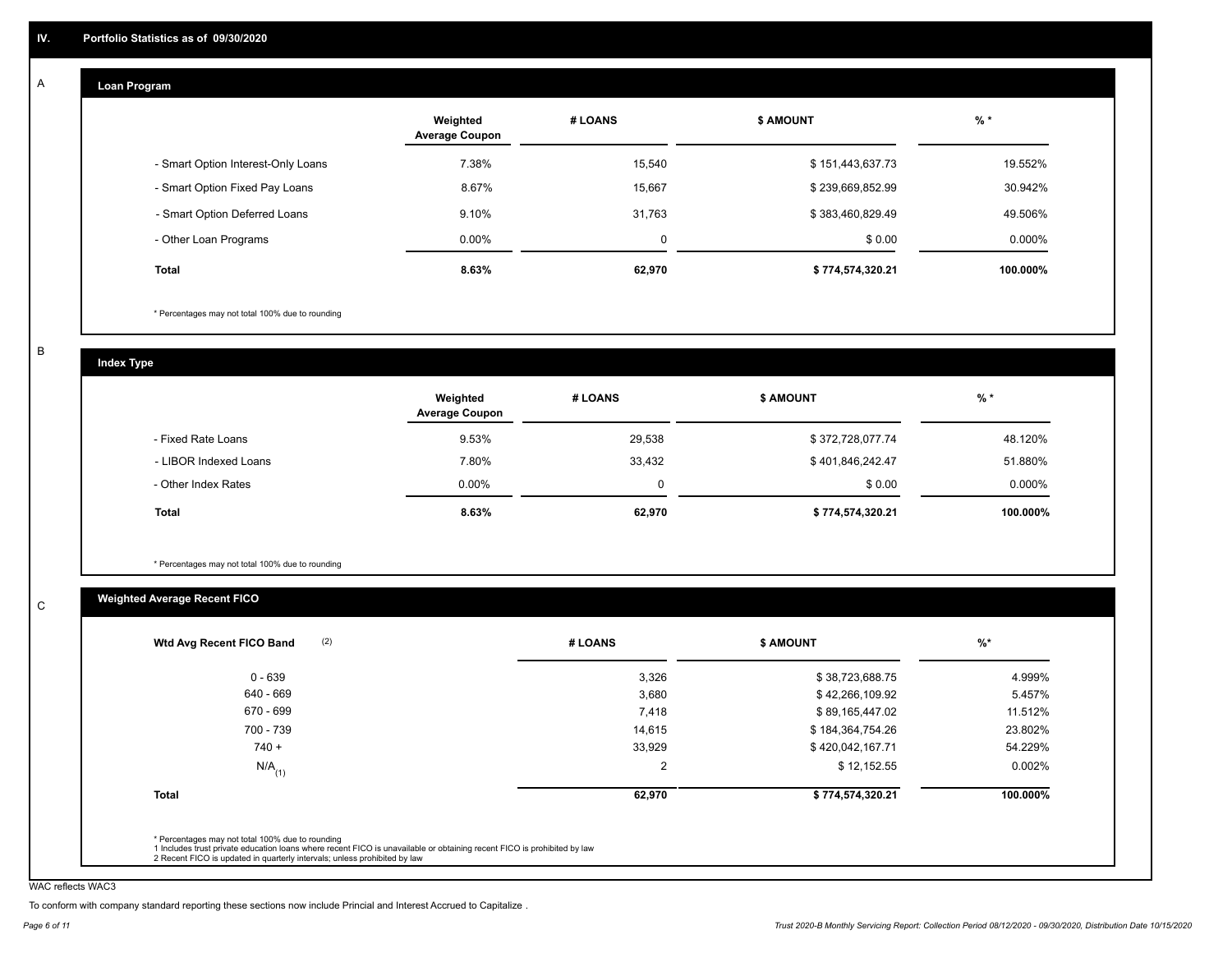| V. |       | 2020-B Reserve Account and Principal Distribution Calculations                  |                  |  |
|----|-------|---------------------------------------------------------------------------------|------------------|--|
| Α. |       | <b>Reserve Account</b>                                                          |                  |  |
|    |       | Specified Reserve Account Balance                                               | \$2,002,442.00   |  |
|    |       | Actual Reserve Account Balance                                                  | \$2,002,442.00   |  |
| В. |       | <b>Principal Distribution Amount</b>                                            |                  |  |
|    | j.    | Class A Notes Outstanding                                                       | \$654,000,000.00 |  |
|    | ii.   | Pool Balance                                                                    | \$774,574,320.21 |  |
|    | iii.  | First Priority Principal Distribution Amount (i - ii)                           | \$0.00           |  |
|    | iv.   | Class A and B Notes Outstanding                                                 | \$707,000,000.00 |  |
|    | v.    | First Priority Principal Distribution Amount                                    | \$0.00           |  |
|    | vi.   | Pool Balance                                                                    | \$774,574,320.21 |  |
|    | vii.  | Specified Overcollateralization Amount                                          | \$193,643,580.05 |  |
|    | viii. | Regular Principal Distribution Amount (if (iv > 0, (iv - v) - (vi - vii))       | \$126,069,259.84 |  |
|    | ix.   | Pool Balance                                                                    | \$774,574,320.21 |  |
|    | х.    | 10% of Initial Pool Balance                                                     | \$78,714,074.09  |  |
|    | xi.   | First Priority Principal Distribution Amount                                    | \$0.00           |  |
|    | xii.  | Regular Principal Distribution Amount                                           | \$126,069,259.84 |  |
|    | xiii. | Available Funds (after payment of waterfall items A through I)                  | \$0.00           |  |
|    | xiv.  | Additional Principal Distribution Amount (if(vi <= x,min(xiii, vi - xi - xii))) | \$0.00           |  |
|    |       |                                                                                 |                  |  |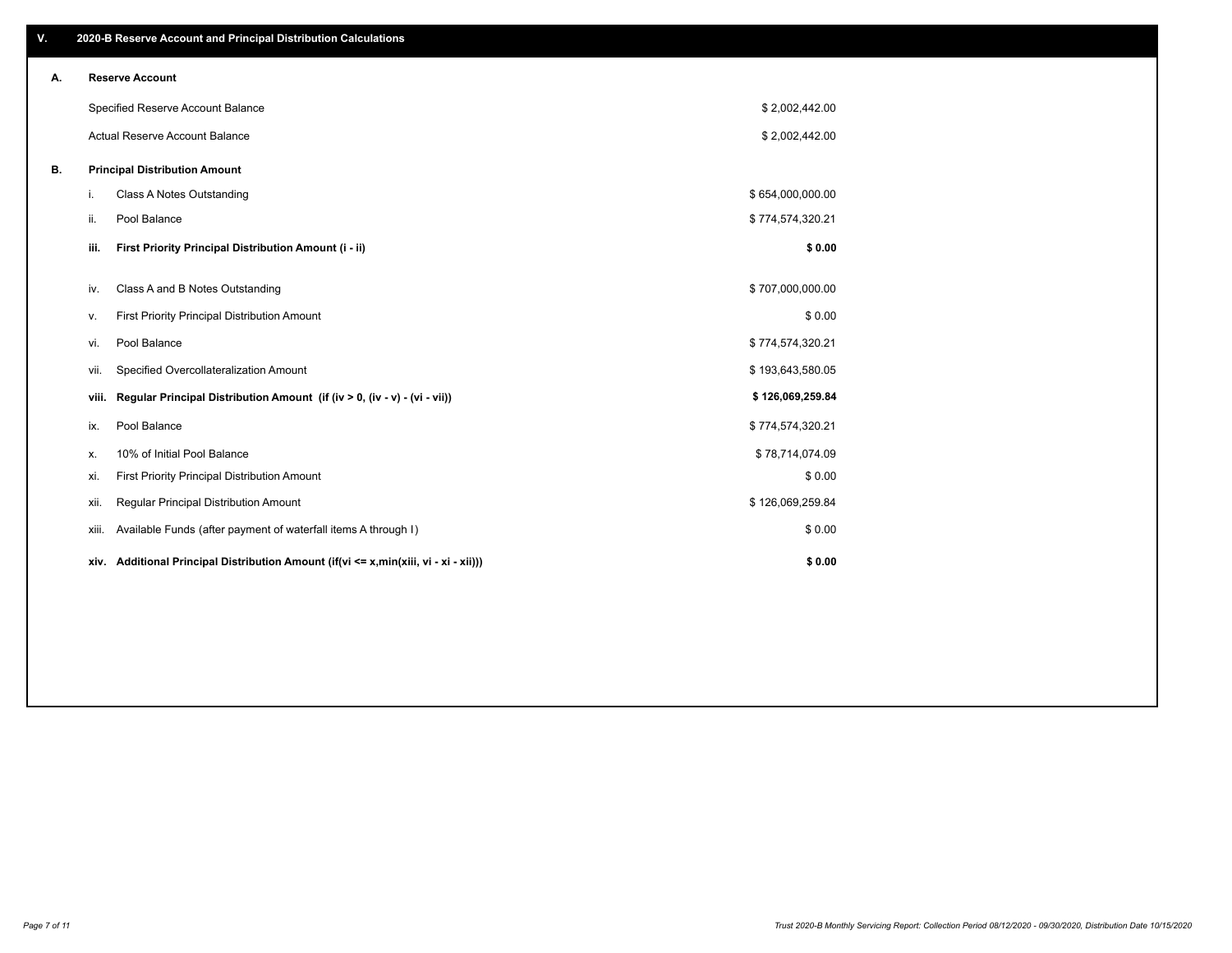|    |                                                         | Paid            | <b>Funds Balance</b> |
|----|---------------------------------------------------------|-----------------|----------------------|
|    | <b>Total Available Funds</b>                            |                 | \$37,613,280.94      |
| A  | <b>Trustee Fees</b>                                     | \$0.00          | \$37,613,280.94      |
| В  | <b>Servicing Fees</b>                                   | \$486,080.91    | \$37,127,200.03      |
| C  | i. Administration Fees                                  | \$8,333.00      | \$37,118,867.03      |
|    | ii. Unreimbursed Administrator Advances plus any Unpaid | \$0.00          | \$37,118,867.03      |
| D  | Class A Noteholders Interest Distribution Amount        | \$1,476,252.00  | \$35,642,615.03      |
| Е  | <b>First Priority Principal Payment</b>                 | \$0.00          | \$35,642,615.03      |
| F. | Class B Noteholders Interest Distribution Amount        | \$255,990.00    | \$35,386,625.03      |
| G  | <b>Reinstatement Reserve Account</b>                    | \$0.00          | \$35,386,625.03      |
| H  | Regular Principal Distribution                          | \$35,386,625.03 | \$0.00               |
|    | <b>Carryover Servicing Fees</b>                         | \$0.00          | \$0.00               |
| J  | Additional Principal Distribution Amount                | \$0.00          | \$0.00               |
| Κ  | Unpaid Expenses of Trustee                              | \$0.00          | \$0.00               |
| L  | Unpaid Expenses of Administrator                        | \$0.00          | \$0.00               |
| М  | Remaining Funds to the Residual Certificateholders      | \$0.00          | \$0.00               |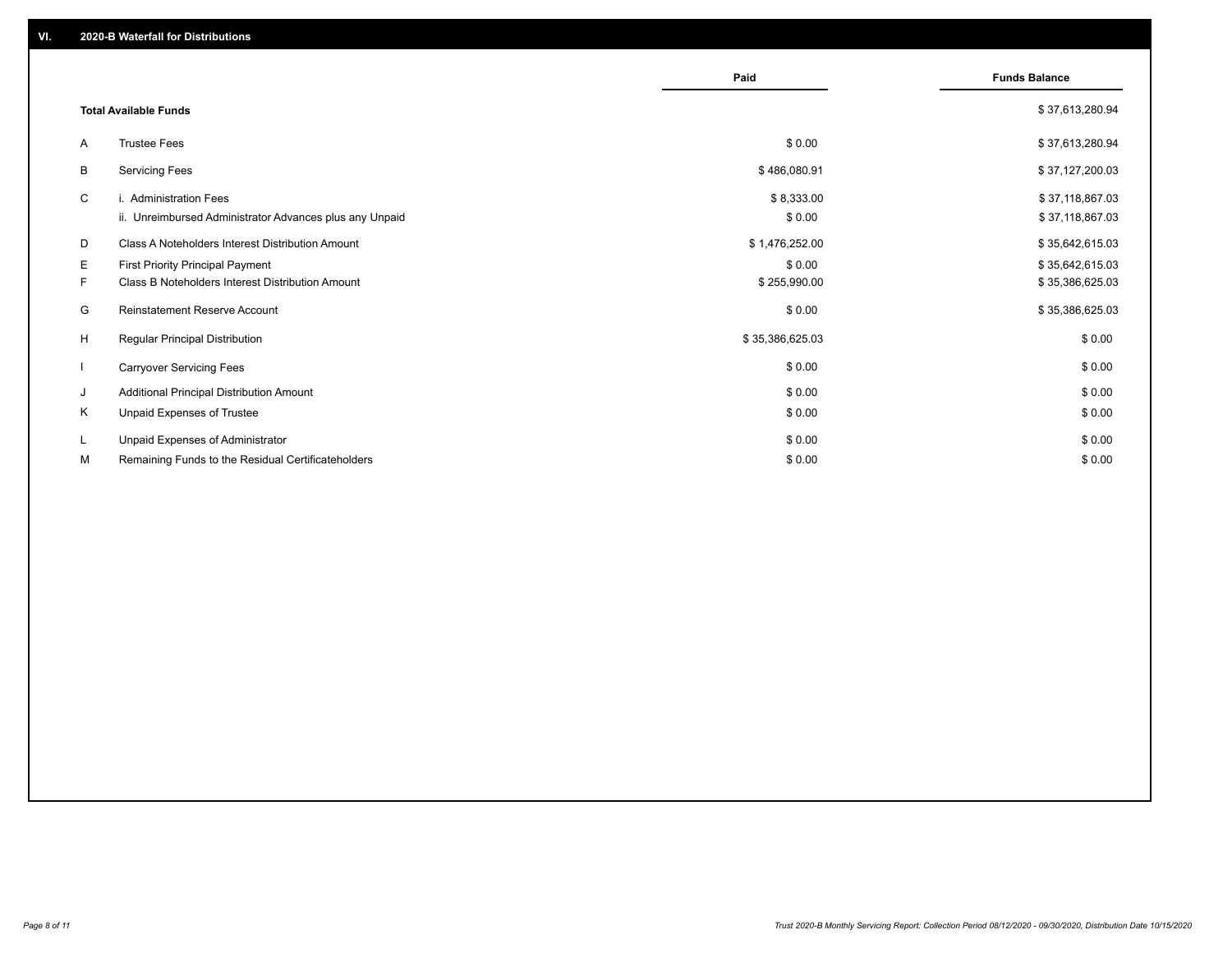### **VII. 2020-B Distributions**

| <b>Distribution Amounts</b>                                |                         |                         |                         |
|------------------------------------------------------------|-------------------------|-------------------------|-------------------------|
|                                                            | A <sub>1</sub> A        | A <sub>1</sub> B        | в                       |
| Cusip/Isin                                                 | 78449XAA0               | 78449XAB8               | 78449XAC6               |
| <b>Beginning Balance</b>                                   | \$600,000,000.00        | \$54,000,000.00         | \$53,000,000.00         |
| Index                                                      | <b>FIXED</b>            | <b>LIBOR</b>            | <b>FIXED</b>            |
| Spread/Fixed Rate                                          | 1.29%                   | 1.10%                   | 2.76%                   |
| Record Date (Days Prior to Distribution)                   | 1 NEW YORK BUSINESS DAY | 1 NEW YORK BUSINESS DAY | 1 NEW YORK BUSINESS DAY |
| <b>Accrual Period Begin</b>                                | 8/12/2020               | 8/12/2020               | 8/12/2020               |
| <b>Accrual Period End</b>                                  | 10/15/2020              | 10/15/2020              | 10/15/2020              |
| Daycount Fraction                                          | 0.17500000              | 0.17777778              | 0.17500000              |
| Interest Rate*                                             | 1.29000%                | 1.26825%                | 2.76000%                |
| <b>Accrued Interest Factor</b>                             | 0.002257500             | 0.002254667             | 0.004830000             |
| <b>Current Interest Due</b>                                | \$1,354,500.00          | \$121,752.00            | \$255,990.00            |
| Interest Shortfall from Prior Period Plus Accrued Interest | $\mathsf{\$}$ -         | $\frac{1}{2}$           | $\mathsf{\$}$ -         |
| <b>Total Interest Due</b>                                  | \$1,354,500.00          | \$121,752.00            | \$255,990.00            |
| <b>Interest Paid</b>                                       | \$1,354,500.00          | \$121,752.00            | \$255,990.00            |
| <b>Interest Shortfall</b>                                  | $\frac{1}{2}$           | $$ -$                   | $\mathsf{\$}$ -         |
| <b>Principal Paid</b>                                      | \$32,464,793.61         | \$2,921,831.42          | $\mathsf{\$}$ -         |
| <b>Ending Principal Balance</b>                            | \$567,535,206.39        | \$51,078,168.58         | \$53,000,000.00         |
| Paydown Factor                                             | 0.054107989             | 0.054107989             | 0.000000000             |
| <b>Ending Balance Factor</b>                               | 0.945892011             | 0.945892011             | 1.000000000             |

\* Pay rates for Current Distribution. For the interest rates applicable to the next distribution date, please see https://www.salliemae.com/about/investors/data/SMBabrate.txt.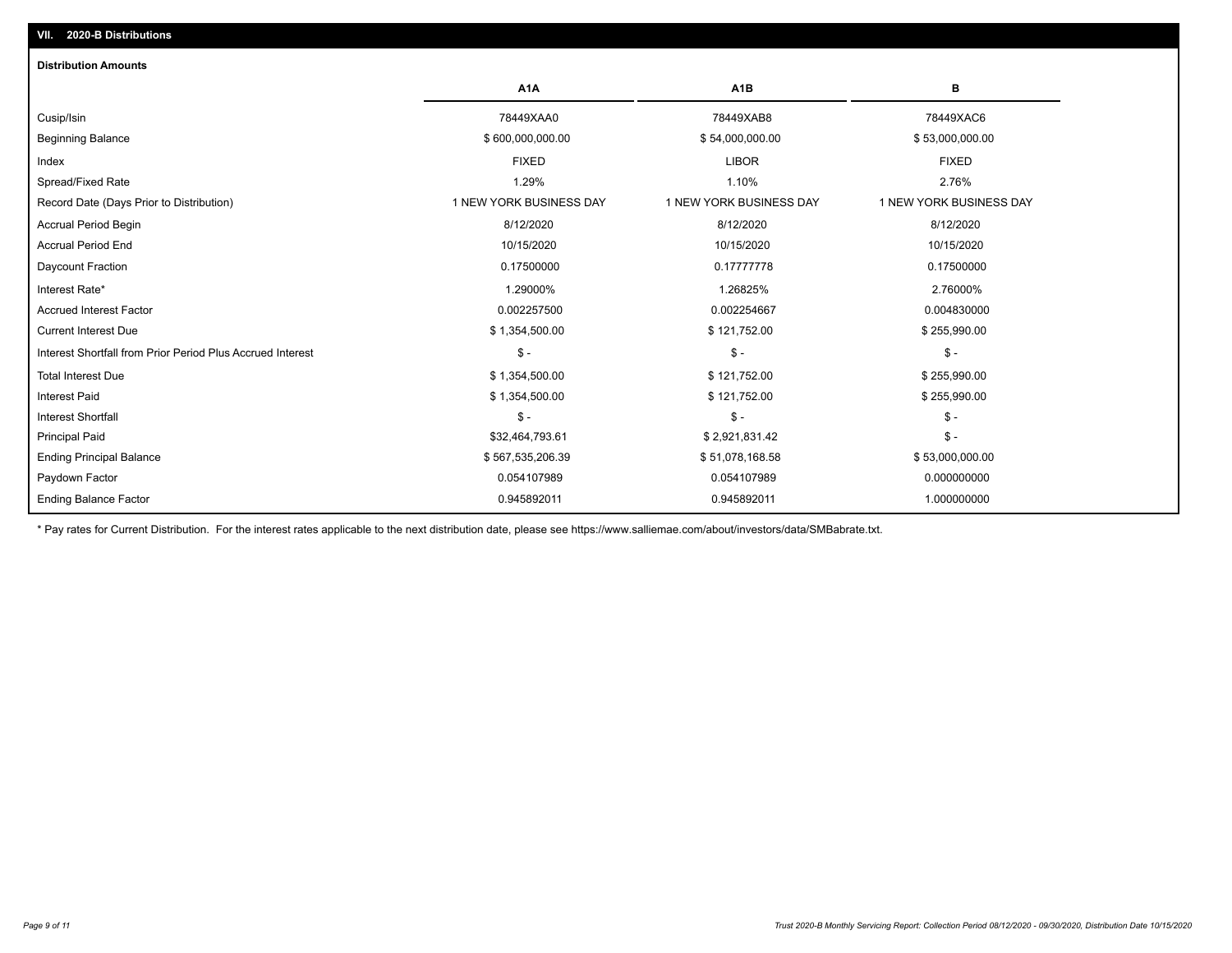#### **Since Issued Total CPR**

$$
\text{total CPR} = 1 - \left(\frac{APB}{PPB}\right)^{\left(\frac{12}{MSC}\right)}
$$

APB = Actual period-end Pool Balance PPB = Projected period-end Pool Balance assuming no prepayments and no defaults Pool Balance = Sum(Principal Balance + Interest Accrued to Capitalize Balance) MSC = Months Since Cut-Off

#### **Since-Issued Total Constant Prepayment Rate (CPR)**

Since-Issued Total CPR measures prepayments, both voluntary and involuntary, for a trust student loan pool over the life of a transaction. For each trust distribution, the actual month-end pool balance is compared against a month-end pool balance originally projected at issuance assuming no prepayments and defaults. For purposes of Since- Issued Total CPR calculations, projected period end pool balance assumes in-school status loans have up to a six month grace period before moving to repayment, grace status loans remain in grace status until their status end date and then to move to full principal and interest repayment, loans subject to interim interest or fixed payments during their in-school and grace period continue paying interim interest or fixed payments until full principal and interest repayment begins, all other trust loans are in full principal and interest repayment status, and that no trust loan in full principal and interest repayment moves from full principal and interest repayment status to any other status.

#### **Weighted Average Coupon**

*WAC1 = APB* ((*CIR*)\*(*APB*))

*WAC2 = APB*  $\frac{((APCL)^{*}(APB))}{APB}$  wac<sub>3</sub> =  $\frac{((ACTL)^{*}(A)P}{APB}$ 



APB = Actual period-end Pool Balance

CIR = Average of the Contractual Interest Rate (1)

APCL = Average of the Applicable Interest Rate (2)

ACTL = Average of the Actual Interest Rate (3)

#### **Weighted Average Coupon (WAC)**

(1) Contractual Interest Rate represents the interest rate indicated in the Promissory Note

(2) Appliclable Interest Rate represents the interest rate after rate reductions, if applicable, are applied

(3) Actual Interest Rate represents the interest rate when borrower incentive programs and rate reductions, if applicable, are applied